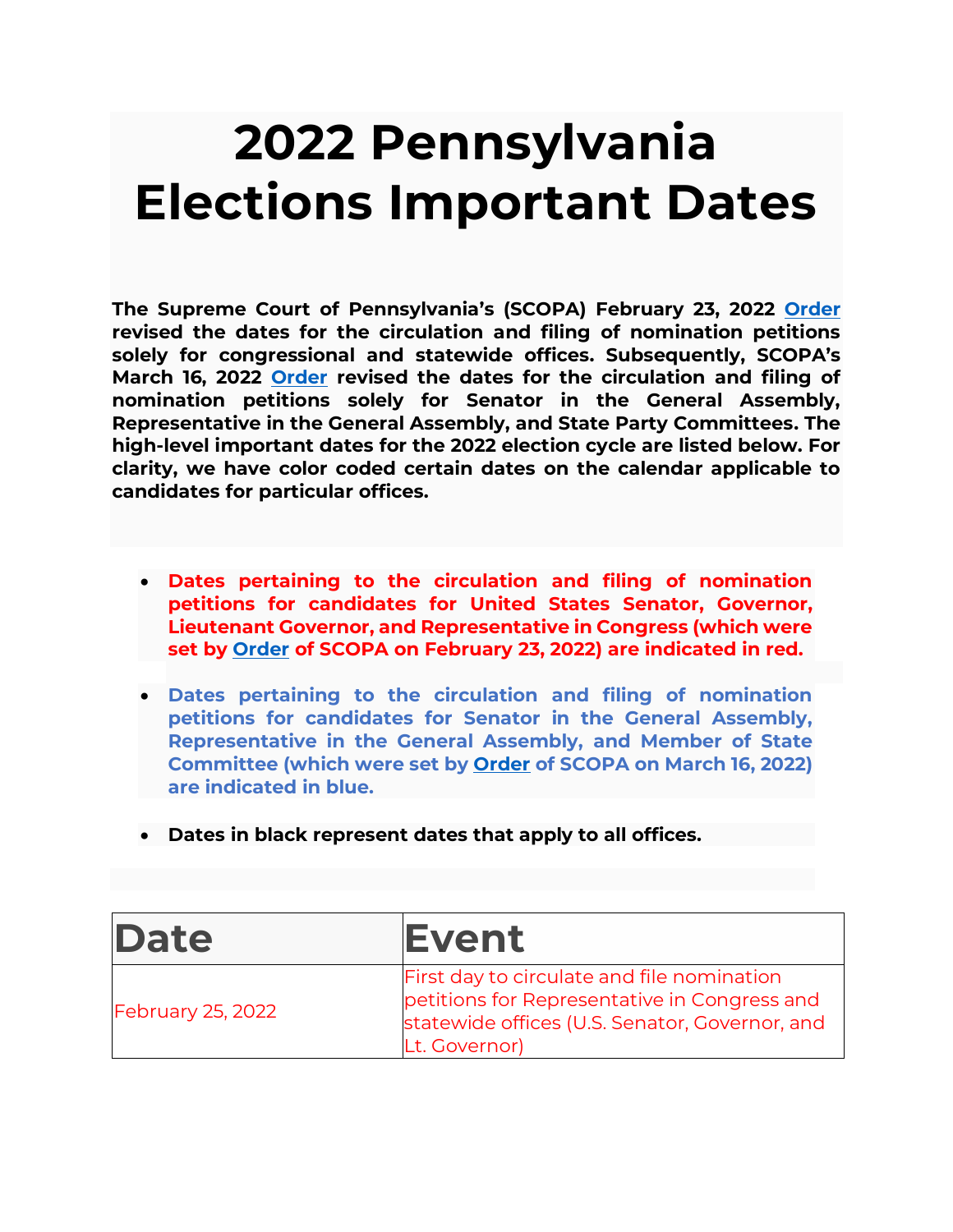| <b>Date</b>    | <b>Event</b>                                                                                                                                                                                |
|----------------|---------------------------------------------------------------------------------------------------------------------------------------------------------------------------------------------|
| March 15, 2022 | Last day to circulate and file nomination<br>petitions for Congressional and statewide<br>offices                                                                                           |
| March 16, 2022 | First day to circulate and file nomination<br>papers for Congressional and statewide offices                                                                                                |
| March 18, 2022 | First day to circulate and file nomination<br>petitions for Senator in the General Assembly,<br>Representative in the General Assembly, and<br>Member of State Committee                    |
| March 22, 2022 | Last day to file objections to nomination<br>petitions for Congressional and statewide<br>offices                                                                                           |
| March 23, 2022 | Last day for withdrawal by candidates who<br>filed nomination petitions for Congressional<br>and statewide offices                                                                          |
| March 25, 2022 | Last day that may be fixed by the<br>Commonwealth Court for hearings on<br>objections that have been filed to nomination<br>petitions for Congressional and statewide<br>offices            |
| March 28, 2022 | Last day to circulate and file nomination<br>petitions for Senator in the General Assembly,<br>Representative in the General Assembly, and<br><b>Member of State Committee</b>              |
| March 29, 2022 | First day to circulate and file nomination<br>papers for Senator in the General Assembly,<br>Representative in the General Assembly, and<br>Member of State Committee                       |
| March 29, 2022 | Last day for the Commonwealth Court to<br>render decisions in cases involving objections<br>that have been filed to nomination petitions<br>for Congressional and statewide offices         |
| March 30, 2022 | <b>Ballot Position Lottery for candidates</b><br>appearing on the primary ballot                                                                                                            |
| March 31, 2022 | Last day for withdrawal by candidates who<br>filed nomination petitions for Senator in the<br>General Assembly, Representative in the<br>General Assembly, and Member of State<br>Committee |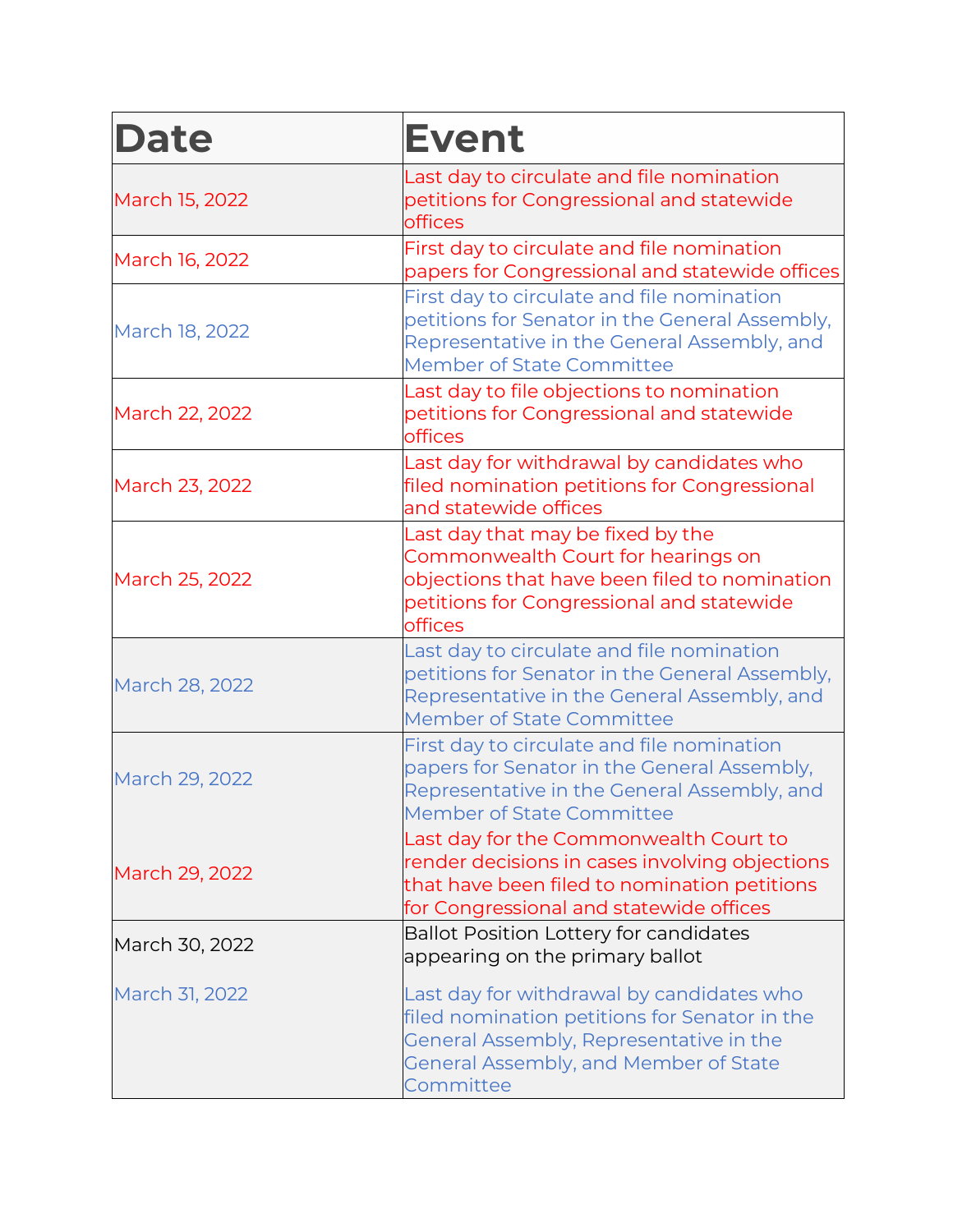| <b>Date</b>      | <b>Event</b>                                                                                                                                                                                                                                                        |
|------------------|---------------------------------------------------------------------------------------------------------------------------------------------------------------------------------------------------------------------------------------------------------------------|
| April 2, 2022    | Last day for the County Boards of Elections to<br>send all remote and non-remote military and<br>overseas absentee ballots                                                                                                                                          |
| April 4, 2022    | Last day to file objections to nomination<br>petitions for Senator in the General Assembly,<br>Representative in the General Assembly, and<br><b>Member of State Committee</b>                                                                                      |
| April 7, 2022    | Last day that may be fixed by the<br>Commonwealth Court for hearing on<br>objections that have been filed to nomination<br>petitions for Senator in the General Assembly,<br>Representative in the General Assembly, and<br><b>Member of State Committee</b>        |
| April 12, 2022   | Last day for the Commonwealth Court to<br>render decisions in cases involving objections<br>that have been filed to nomination petitions<br>for Senator in the General Assembly,<br>Representative in the General Assembly, and<br><b>Member of State Committee</b> |
| May 2, 2022      | Last day to REGISTER before the primary                                                                                                                                                                                                                             |
| May 10, 2022     | Last day to apply for a mail-in or civilian<br>absentee ballot                                                                                                                                                                                                      |
| May 17, 2022     | Last day for County Boards of Elections to<br>receive voted mail-in and civilian absentee<br>ballots (must be received by 8:00 P.M.)                                                                                                                                |
| May 17, 2022     | <b>GENERAL PRIMARY</b>                                                                                                                                                                                                                                              |
| May 18, 2022     | First day to REGISTER after primary                                                                                                                                                                                                                                 |
| May 24, 2022     | Last day for County Boards of Elections to<br>receive voted military and overseas absentee<br>ballots (submitted for delivery no later than<br>11:59 P.M. on May 16)                                                                                                |
| August 1, 2022   | Last day to circulate and file nomination<br>papers                                                                                                                                                                                                                 |
| August 8, 2022   | Last day for withdrawal by candidates<br>nominated by nomination papers                                                                                                                                                                                             |
| August 15, 2022  | Last day for withdrawal by candidates<br>nominated at the primary                                                                                                                                                                                                   |
| October 24, 2022 | Last day to REGISTER before the November<br>election                                                                                                                                                                                                                |